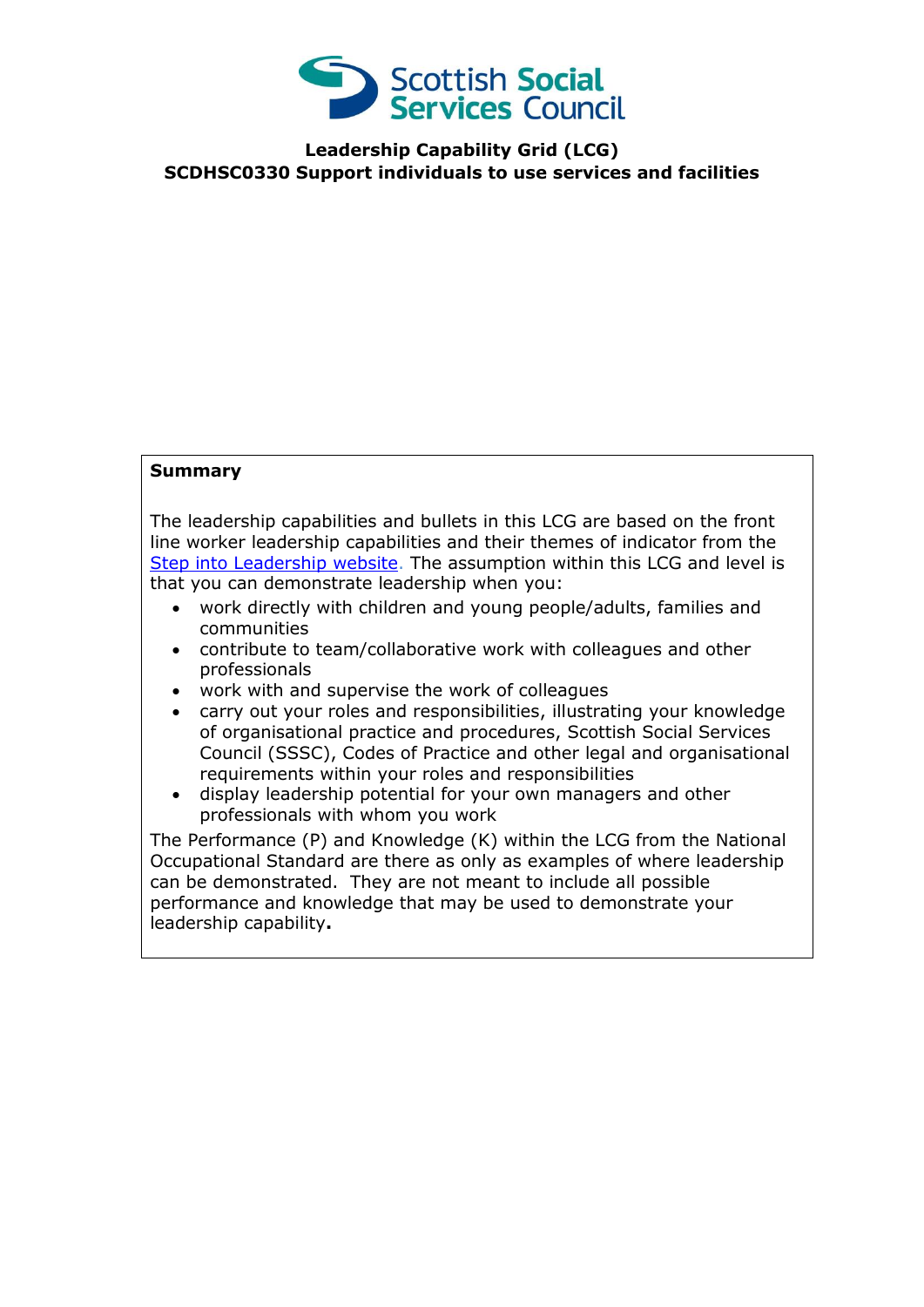

## **Leadership Capability Grid (LCG) SCDHSC0330 Support individuals to use services and facilities**

| Leadership<br>capabilities                 | When supporting individuals to use services and facilities you can<br>demonstrate leadership capabilities by:                                                                                                                                                                                                                                                                                                                                                                                                                                                                                                                                                                                                                                                                       |
|--------------------------------------------|-------------------------------------------------------------------------------------------------------------------------------------------------------------------------------------------------------------------------------------------------------------------------------------------------------------------------------------------------------------------------------------------------------------------------------------------------------------------------------------------------------------------------------------------------------------------------------------------------------------------------------------------------------------------------------------------------------------------------------------------------------------------------------------|
| <b>Vision</b>                              | Providing a vision for those with whom you work and your organisation<br>when you:<br>• See how best to make a difference when providing active support ( $P1$ -<br>19; K1-5, 11, 15, 23-34-24, 34-37)<br>• Communicate and promote ownership of the vision when seeking extra<br>support ( $K19$ ) and working with others ( $P4-5$ ) and recording and<br>reporting $(P20)$<br>Promote social service values through active participation and<br>personalisation (P1-19; K 1-5, 11, 13-18; 27, 29, 36-37), when<br>working others ( $P4-5$ ) and when recoding and reporting ( $P20$ )<br>See the bigger picture when demonstrating knowledge and practice of<br>organisational, local and national policies and procedures (P3-5, 13, 20;<br>K <sub>6</sub> , 8-9, 25-26, 31-35) |
| Self-<br>leadership                        | Displaying self leadership when you:<br>Demonstrate and adapt leadership when supporting individuals to use<br>services and facilities $(P1-19; K22, 36)$ and overcoming barriers<br>(P20)<br>• Improve own leadership by seeking advice $(K19)$ and self-reflection<br>(K22, 36)<br>• Take intelligent risks supporting individuals to use services and facilities<br>(P6; K38)<br>• Demonstrate and promote resilience (P1-19; K3, 4, 17, 29)<br>• Challenge discrimination and oppression (P15;K 1, 4, 29)                                                                                                                                                                                                                                                                       |
| <b>Motivating</b><br>and inspiring         | Motivating and inspiring others when you:<br>Inspire people by personal example (P1-19; K14-19, 36)<br>• Recognise and value the contribution of others (P1-19; $K$ 9-10, 19)<br>• Support the creation of a learning and performance culture ( $P1-19$ ;<br>K <sub>16</sub> -19, 22; 34, 36)                                                                                                                                                                                                                                                                                                                                                                                                                                                                                       |
| <b>Empowering</b>                          | Empowering people when you:<br>• Enable leadership at all levels (P1-19; K8-9; 16-19, 36)<br>• Support the creation of a knowledge and management culture (P4, 13-<br>19; K16-19, 22; 36, 38)<br>Promote professional autonomy (K16-19, 22-24, 36)<br>$\bullet$<br>• Involve people in development and improvement (P1-19; K16-19, 36-<br>38)                                                                                                                                                                                                                                                                                                                                                                                                                                       |
| <b>Collaborating</b><br>and<br>influencing | Collaborating and influencing when you:<br>Promote partnership working (P1-19; K11, 14-19, 34-38)<br>Influence people (P1-19; K11, 14-19, 34-38)                                                                                                                                                                                                                                                                                                                                                                                                                                                                                                                                                                                                                                    |